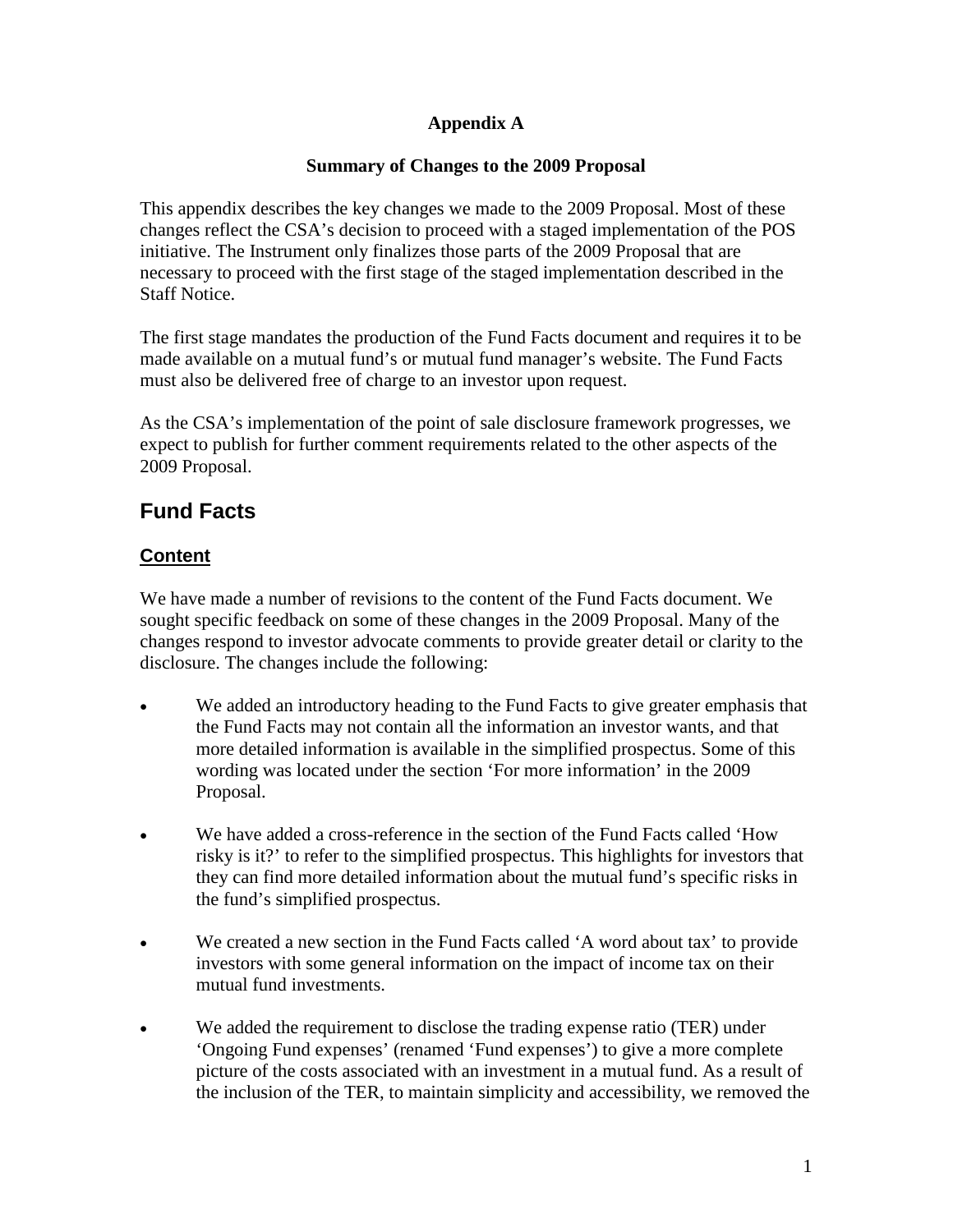requirement to show the components of the management expense ratio (MER) in addition to the MER.

- For greater clarity, we added the requirement in the section 'Ongoing fund expenses' (renamed 'Fund expenses') to disclose the combined total of MER and TER costs as a percentage of the mutual fund's value. We have named this combined total 'Fund expenses'.
- We added dollars and cents illustrations of the sales charges, fund expenses and trailing commissions in the Fund Facts to better convey to investors the impact of the costs of investing in a mutual fund.
- We amended the disclosure in the Fund Facts in the section called 'What if I change my mind?' to reflect the current withdrawal and rescission rights under securities legislation.

### **Flesch-Kincaid grade level**

We have not carried forward the requirement that the Fund Facts be written at a grade level of 6.0 or less on the Flesch-Kincaid grade level scale because we were told there is no French language equivalent to the scale. However, the Fund Facts is still required to be prepared using plain language and in a format that assists in readability and comprehension.

We have added guidance in the Companion Policy that the CSA will generally consider a grade level of 6.0 or less on the Flesch-Kincaid grade level scale to demonstrate that the Fund Facts is written in plain language.

#### **Length**

In light of the changes we have made to the Fund Facts, we amended the requirement that the Fund Facts not exceed three pages in length, to allow the Fund Facts to be four pages in length if the required information in each section of the Fund Facts causes the disclosure to extend to two pages, double-sided.

# **Filing Requirements**

#### **Voluntary Updating of Fund Facts**

We removed the section in the Instrument that permitted a mutual fund to file on SEDAR an updated Fund Facts at regular intervals of either six or three months. If a material change to the mutual fund relates to a matter that requires a change to the disclosure in the Fund Facts, an amendment to the Fund Facts must be filed. If managers want to provide more current information in the Fund Facts, they may choose to file an amended Fund Facts at any time.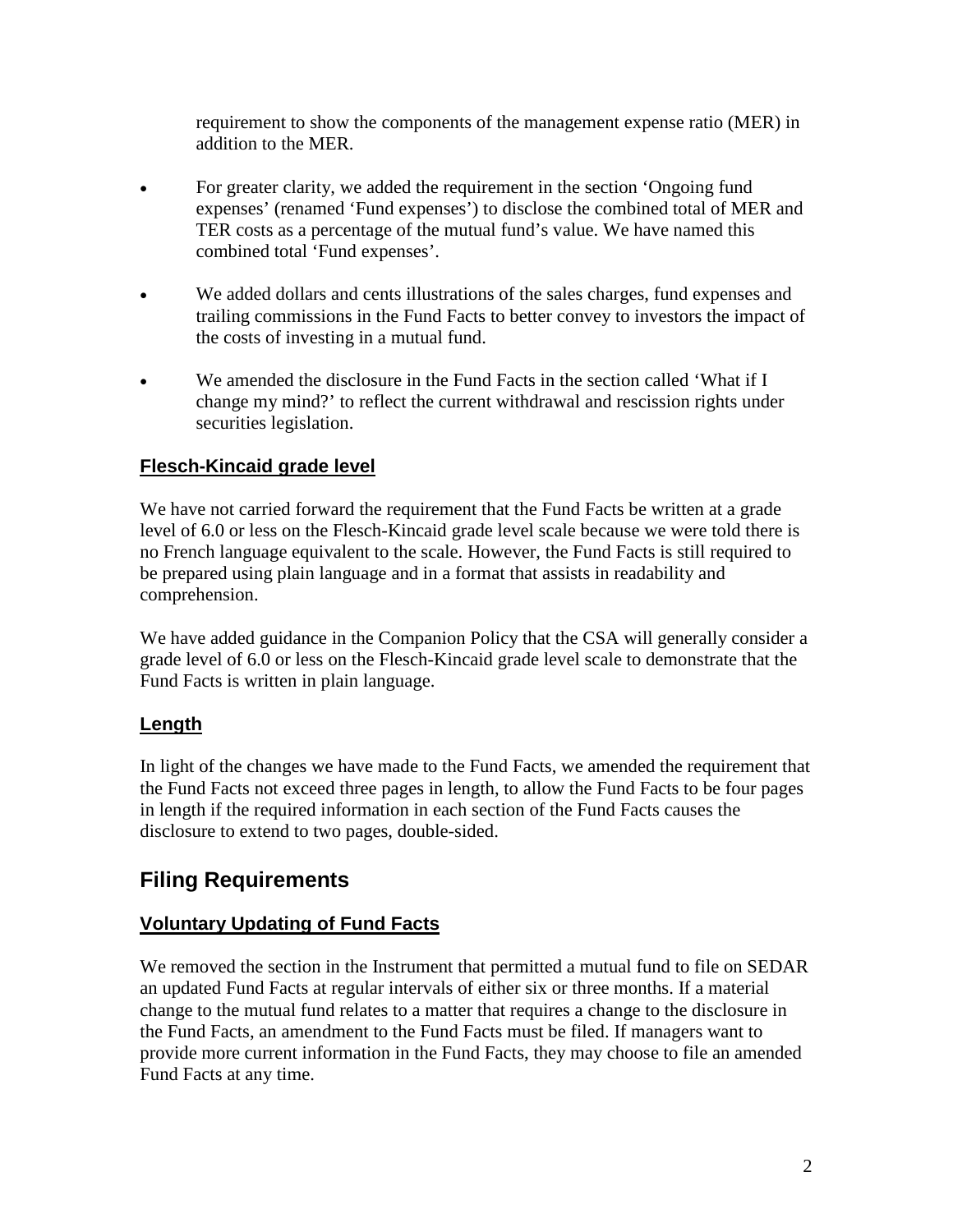### **Websites**

We revised the Instrument to clarify that the Fund Facts can be posted to either the website of the mutual fund, the mutual fund's family, or the website of the manager of the mutual fund.

### **Binding**

We revised the Instrument to limit the requirements on binding of the Fund Facts with other Fund Facts and with other documents to website postings, SEDAR filings and instances where the Fund Facts is delivered with the simplified prospectus. We further clarified that if the Fund Facts is bound with a single or multiple simplified prospectus for delivery, the Fund Facts must be the first document in the package.

### **Delivery**

We removed the requirements in the Instrument that were related to point of sale delivery options and the regulatory requirements for point of sale delivery of the Fund Facts. These aspects of the 2009 Proposal will be considered further as the CSA's implementation of the point of sale disclosure framework progresses.

# **Investor rights**

At this time, we are not proceeding with replacing the current withdrawal and rescission rights under securities legislation with a single, harmonized two-day cooling-off right for investors. This aspect of the 2009 Proposal may be considered further as the CSA's implementation of the point of sale disclosure framework progresses.

The Instrument contemplates that a Fund Facts, once filed with the mutual fund's simplified prospectus and annual information form, will be incorporated by reference into the simplified prospectus. This means that existing statutory rights for misrepresentations in a prospectus will apply to misrepresentations in the Fund Facts.

# **Transition**

We have removed the transition provisions in the Instrument that were related to point of sale delivery of the Fund Facts.

We amended the Instrument to provide a three month transition period following the Instrument coming into force. At the end of the three month transition period, a mutual fund that files a preliminary or pro forma simplified prospectus and annual information form must concurrently file a Fund Facts for each class or series of the mutual fund offered under the simplified prospectus and post the Fund Facts to the mutual fund's or mutual fund manager's website.